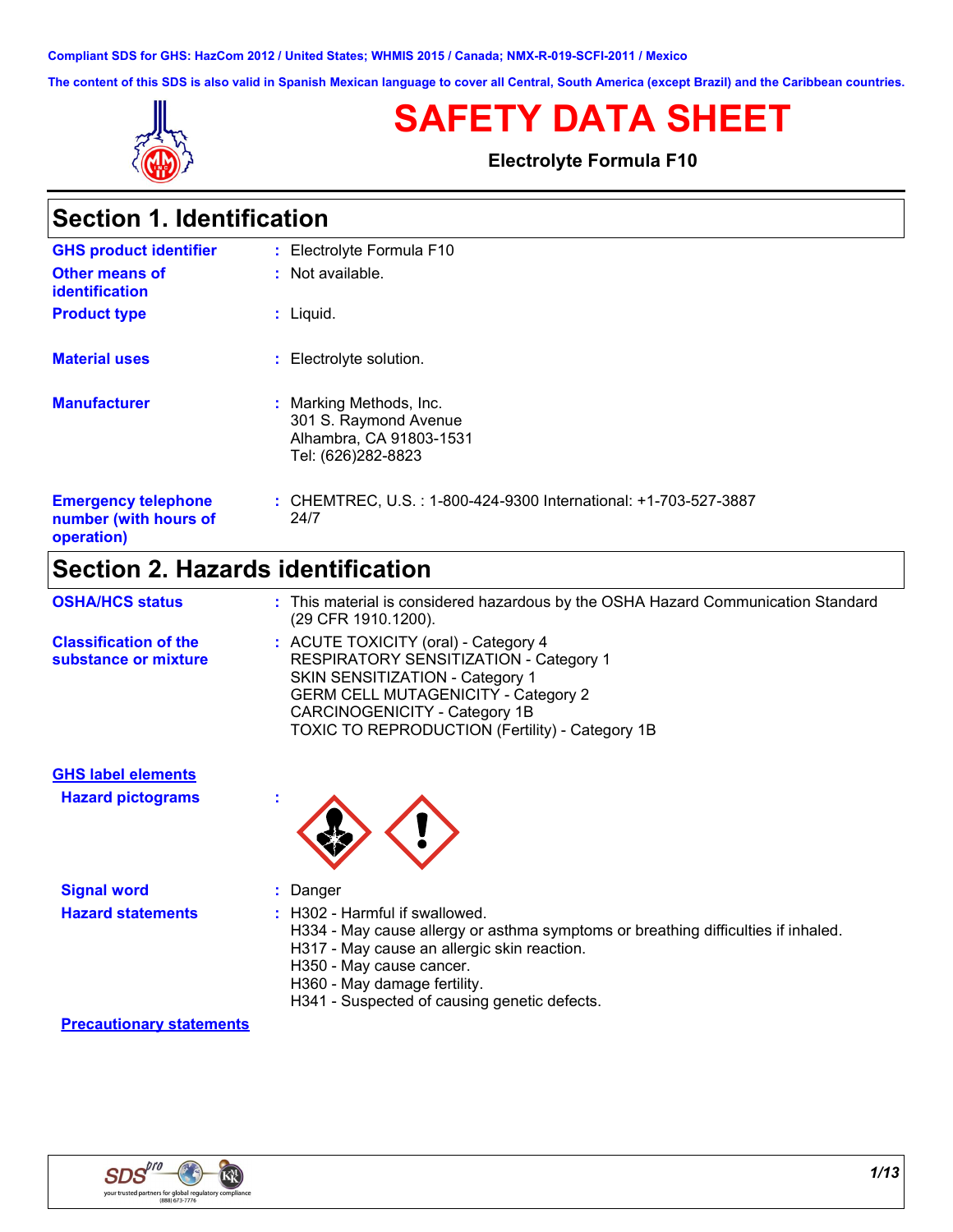## **Section 2. Hazards identification**

| <b>Prevention</b><br><b>Response</b>                                  | : P201 - Obtain special instructions before use.<br>P202 - Do not handle until all safety precautions have been read and understood.<br>P281 - Use personal protective equipment as required.<br>P280 - Wear protective gloves.<br>P285 - In case of inadequate ventilation wear respiratory protection.<br>P261 - Avoid breathing vapor.<br>P270 - Do not eat, drink or smoke when using this product.<br>P264 - Wash hands thoroughly after handling.<br>P272 - Contaminated work clothing should not be allowed out of the workplace.<br>: P308 + P313 - IF exposed or concerned: Get medical attention.<br>P304 + P341 - IF INHALED: If breathing is difficult, remove victim to fresh air and keep<br>at rest in a position comfortable for breathing. |
|-----------------------------------------------------------------------|-------------------------------------------------------------------------------------------------------------------------------------------------------------------------------------------------------------------------------------------------------------------------------------------------------------------------------------------------------------------------------------------------------------------------------------------------------------------------------------------------------------------------------------------------------------------------------------------------------------------------------------------------------------------------------------------------------------------------------------------------------------|
|                                                                       | P342 + P311 - If experiencing respiratory symptoms: Call a POISON CENTER or<br>physician.<br>P301 + P312 + P330 - IF SWALLOWED: Call a POISON CENTER or physician if you<br>feel unwell. Rinse mouth.<br>P302 + P352 + P363 - IF ON SKIN: Wash with plenty of soap and water. Wash<br>contaminated clothing before reuse.<br>P333 + P313 - If skin irritation or rash occurs: Get medical attention.                                                                                                                                                                                                                                                                                                                                                        |
| <b>Storage</b>                                                        | : P405 - Store locked up.                                                                                                                                                                                                                                                                                                                                                                                                                                                                                                                                                                                                                                                                                                                                   |
| <b>Disposal</b>                                                       | : P501 - Dispose of contents and container in accordance with all local, regional, national<br>and international regulations.                                                                                                                                                                                                                                                                                                                                                                                                                                                                                                                                                                                                                               |
| <b>Hazards not otherwise classified (HNOC)</b>                        |                                                                                                                                                                                                                                                                                                                                                                                                                                                                                                                                                                                                                                                                                                                                                             |
| <b>Physical hazards not</b><br>otherwise classified<br><b>(PHNOC)</b> | : None known.                                                                                                                                                                                                                                                                                                                                                                                                                                                                                                                                                                                                                                                                                                                                               |

| otherwise classified<br>(PHNOC)                              |               |
|--------------------------------------------------------------|---------------|
| <b>Health hazards not</b><br>otherwise classified<br>(HHNOC) | : None known. |

## **Section 3. Composition/information on ingredients**

| Substance/mixture     | : Mixture        |
|-----------------------|------------------|
| <b>Other means of</b> | : Not available. |
| <i>identification</i> |                  |

#### **CAS number/other identifiers**

| <b>CAS number</b> |
|-------------------|
|                   |

| <b>Product code</b>    | Not available. |               |                   |
|------------------------|----------------|---------------|-------------------|
| <b>Ingredient name</b> |                | $\frac{9}{6}$ | <b>CAS number</b> |
| Cobalt nitrate         |                | $15 - 10$     | 10141-05-6        |
| Cobalt dichloride      |                | $15 - 10$     | 7646-79-9         |
| Ammonium chloride      |                | l 1 - 5       | 12125-02-9        |

**Any concentration shown as a range is to protect confidentiality or is due to batch variation.**

**There are no additional ingredients present which, within the current knowledge of the supplier and in the concentrations applicable, are classified as hazardous to health or the environment and hence require reporting in this section.**

**Occupational exposure limits, if available, are listed in Section 8.**

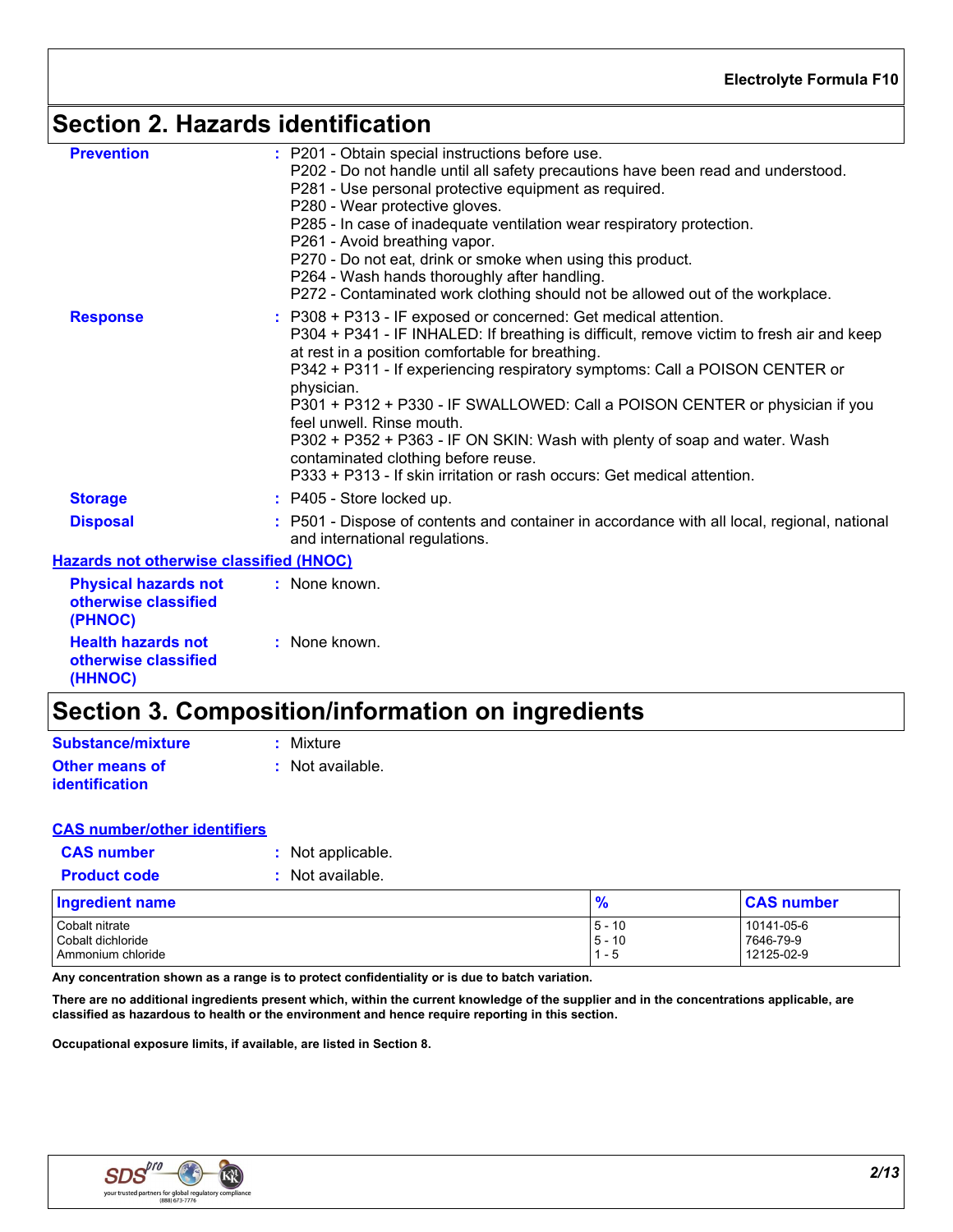## **Section 4. First aid measures**

#### **Description of necessary first aid measures**

| <b>Eye contact</b>  | : Immediately flush eyes with plenty of water, occasionally lifting the upper and lower<br>eyelids. Check for and remove any contact lenses. Continue to rinse for at least 20<br>minutes. Get medical attention.                                                                                                                                                                                                                                                                                                                                                                                                                                                                                                                                                                                                                                                                                                  |
|---------------------|--------------------------------------------------------------------------------------------------------------------------------------------------------------------------------------------------------------------------------------------------------------------------------------------------------------------------------------------------------------------------------------------------------------------------------------------------------------------------------------------------------------------------------------------------------------------------------------------------------------------------------------------------------------------------------------------------------------------------------------------------------------------------------------------------------------------------------------------------------------------------------------------------------------------|
| <b>Inhalation</b>   | : Remove victim to fresh air and keep at rest in a position comfortable for breathing. If it<br>is suspected that fumes are still present, the rescuer should wear an appropriate mask<br>or self-contained breathing apparatus. If not breathing, if breathing is irregular or if<br>respiratory arrest occurs, provide artificial respiration or oxygen by trained personnel. It<br>may be dangerous to the person providing aid to give mouth-to-mouth resuscitation.<br>Get medical attention. If necessary, call a poison center or physician. If unconscious,<br>place in recovery position and get medical attention immediately. Maintain an open<br>airway. In case of inhalation of decomposition products in a fire, symptoms may be<br>delayed. The exposed person may need to be kept under medical surveillance for 48<br>hours. In the event of any complaints or symptoms, avoid further exposure. |
| <b>Skin contact</b> | : Wash with plenty of soap and water. Wash contaminated clothing thoroughly with water<br>before removing it, or wear gloves. Continue to rinse for at least 20 minutes. Get<br>medical attention. In the event of any complaints or symptoms, avoid further exposure.<br>Wash clothing before reuse. Clean shoes thoroughly before reuse.                                                                                                                                                                                                                                                                                                                                                                                                                                                                                                                                                                         |
| <b>Ingestion</b>    | : Wash out mouth with water. If material has been swallowed and the exposed person is<br>conscious, give small quantities of water to drink. Stop if the exposed person feels sick<br>as vomiting may be dangerous. Do not induce vomiting unless directed to do so by<br>medical personnel. If vomiting occurs, the head should be kept low so that vomit does<br>not enter the lungs. Get medical attention. If necessary, call a poison center or<br>physician. Never give anything by mouth to an unconscious person.                                                                                                                                                                                                                                                                                                                                                                                          |

#### **Most important symptoms/effects, acute and delayed**

| <b>Potential acute health effects</b> |                                                                                                                                                                                                     |
|---------------------------------------|-----------------------------------------------------------------------------------------------------------------------------------------------------------------------------------------------------|
| Eye contact                           | : No known significant effects or critical hazards.                                                                                                                                                 |
| <b>Inhalation</b>                     | : May cause allergy or asthma symptoms or breathing difficulties if inhaled. Exposure to<br>decomposition products may cause a health hazard. Serious effects may be delayed<br>following exposure. |
| <b>Skin contact</b>                   | : May cause an allergic skin reaction.                                                                                                                                                              |
| <b>Ingestion</b>                      | : Harmful if swallowed.                                                                                                                                                                             |
| <b>Over-exposure signs/symptoms</b>   |                                                                                                                                                                                                     |
| <b>Eye contact</b>                    | : No known significant effects or critical hazards.                                                                                                                                                 |
| <b>Inhalation</b>                     | : Adverse symptoms may include the following:<br>wheezing and breathing difficulties<br>asthma<br>reduced fetal weight<br>increase in fetal deaths<br>skeletal malformations                        |
| <b>Skin contact</b>                   | : Adverse symptoms may include the following:<br>irritation<br>redness<br>reduced fetal weight<br>increase in fetal deaths<br>skeletal malformations                                                |
| <b>Ingestion</b>                      | : Adverse symptoms may include the following:<br>reduced fetal weight<br>increase in fetal deaths<br>skeletal malformations                                                                         |

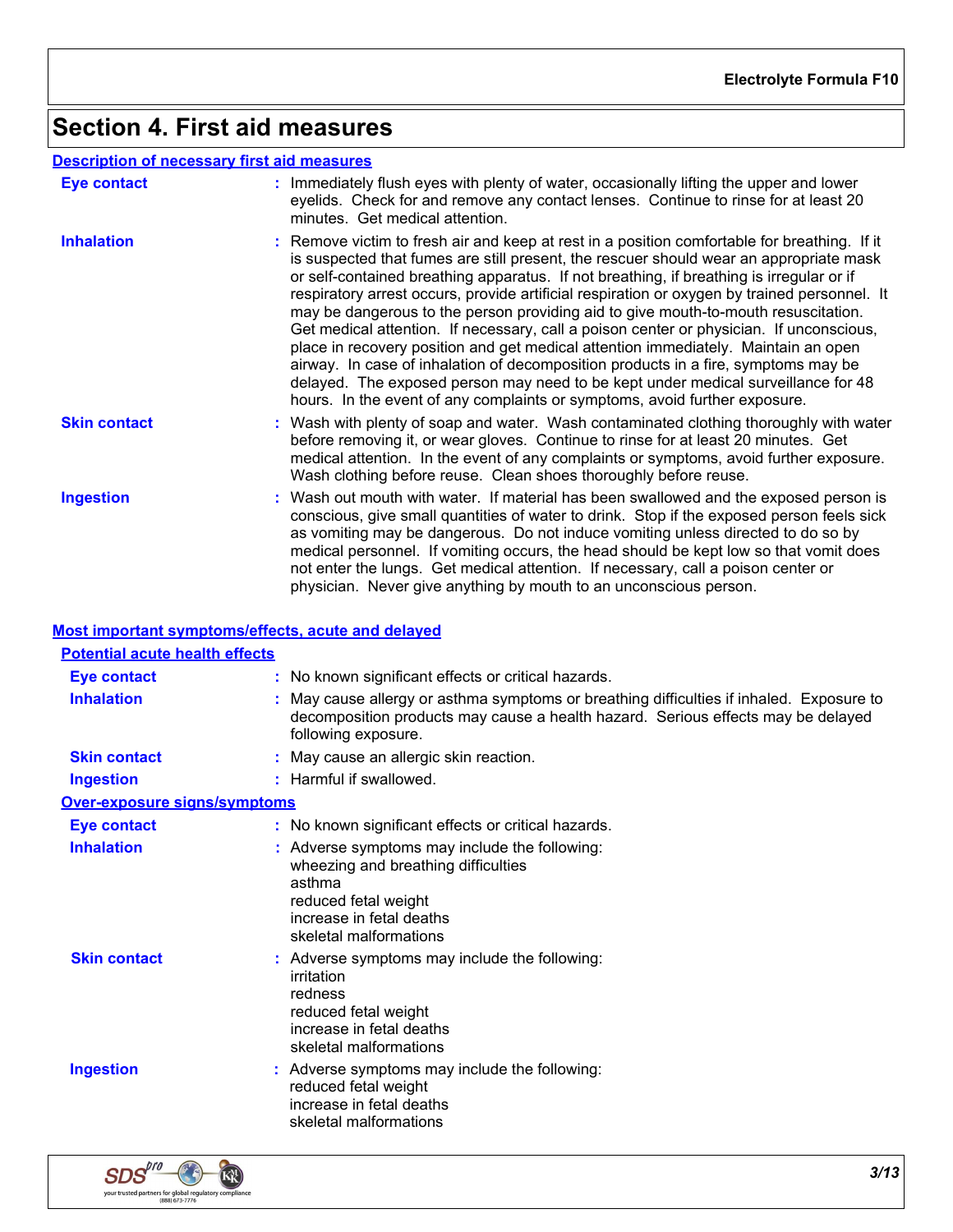## **Section 4. First aid measures**

#### **Indication of immediate medical attention and special treatment needed, if necessary**

| <b>Notes to physician</b>         | : In case of inhalation of decomposition products in a fire, symptoms may be delayed.<br>The exposed person may need to be kept under medical surveillance for 48 hours.                                                                                                                                                                                                                                      |
|-----------------------------------|---------------------------------------------------------------------------------------------------------------------------------------------------------------------------------------------------------------------------------------------------------------------------------------------------------------------------------------------------------------------------------------------------------------|
| <b>Specific treatments</b>        | : No specific treatment.                                                                                                                                                                                                                                                                                                                                                                                      |
| <b>Protection of first-aiders</b> | No action shall be taken involving any personal risk or without suitable training. If it is<br>suspected that fumes are still present, the rescuer should wear an appropriate mask or<br>self-contained breathing apparatus. It may be dangerous to the person providing aid to<br>give mouth-to-mouth resuscitation. Wash contaminated clothing thoroughly with water<br>before removing it, or wear gloves. |

**See toxicological information (Section 11)**

## **Section 5. Fire-fighting measures**

| <b>Extinguishing media</b>                               |                                                                                                                                                                          |
|----------------------------------------------------------|--------------------------------------------------------------------------------------------------------------------------------------------------------------------------|
| <b>Suitable extinguishing</b><br>media                   | : Use an extinguishing agent suitable for the surrounding fire.                                                                                                          |
| <b>Unsuitable extinguishing</b><br>media                 | : None known.                                                                                                                                                            |
| <b>Specific hazards arising</b><br>from the chemical     | : No specific fire or explosion hazard.                                                                                                                                  |
| <b>Hazardous thermal</b><br>decomposition products       | : Decomposition products may include the following materials:<br>nitrogen oxides<br>halogenated compounds<br>metal oxide/oxides                                          |
| <b>Special protective actions</b><br>for fire-fighters   | : No special measures are required.                                                                                                                                      |
| <b>Special protective</b><br>equipment for fire-fighters | : Fire-fighters should wear appropriate protective equipment and self-contained breathing<br>apparatus (SCBA) with a full face-piece operated in positive pressure mode. |

## **Section 6. Accidental release measures**

#### **Personal precautions, protective equipment and emergency procedures**

| For non-emergency<br>personnel   | : Keep unnecessary and unprotected personnel from entering. Do not touch or walk<br>through spilled material. Avoid breathing vapor or mist. Provide adequate ventilation.<br>Wear appropriate respirator when ventilation is inadequate. Put on appropriate personal<br>protective equipment. |
|----------------------------------|------------------------------------------------------------------------------------------------------------------------------------------------------------------------------------------------------------------------------------------------------------------------------------------------|
| For emergency responders         | If specialized clothing is required to deal with the spillage, take note of any information in<br>Section 8 on suitable and unsuitable materials. See also the information in "For non-<br>emergency personnel".                                                                               |
| <b>Environmental precautions</b> | Avoid dispersal of spilled material and runoff and contact with soil, waterways, drains<br>and sewers. Inform the relevant authorities if the product has caused environmental<br>pollution (sewers, waterways, soil or air).                                                                  |

**Methods and materials for containment and cleaning up**

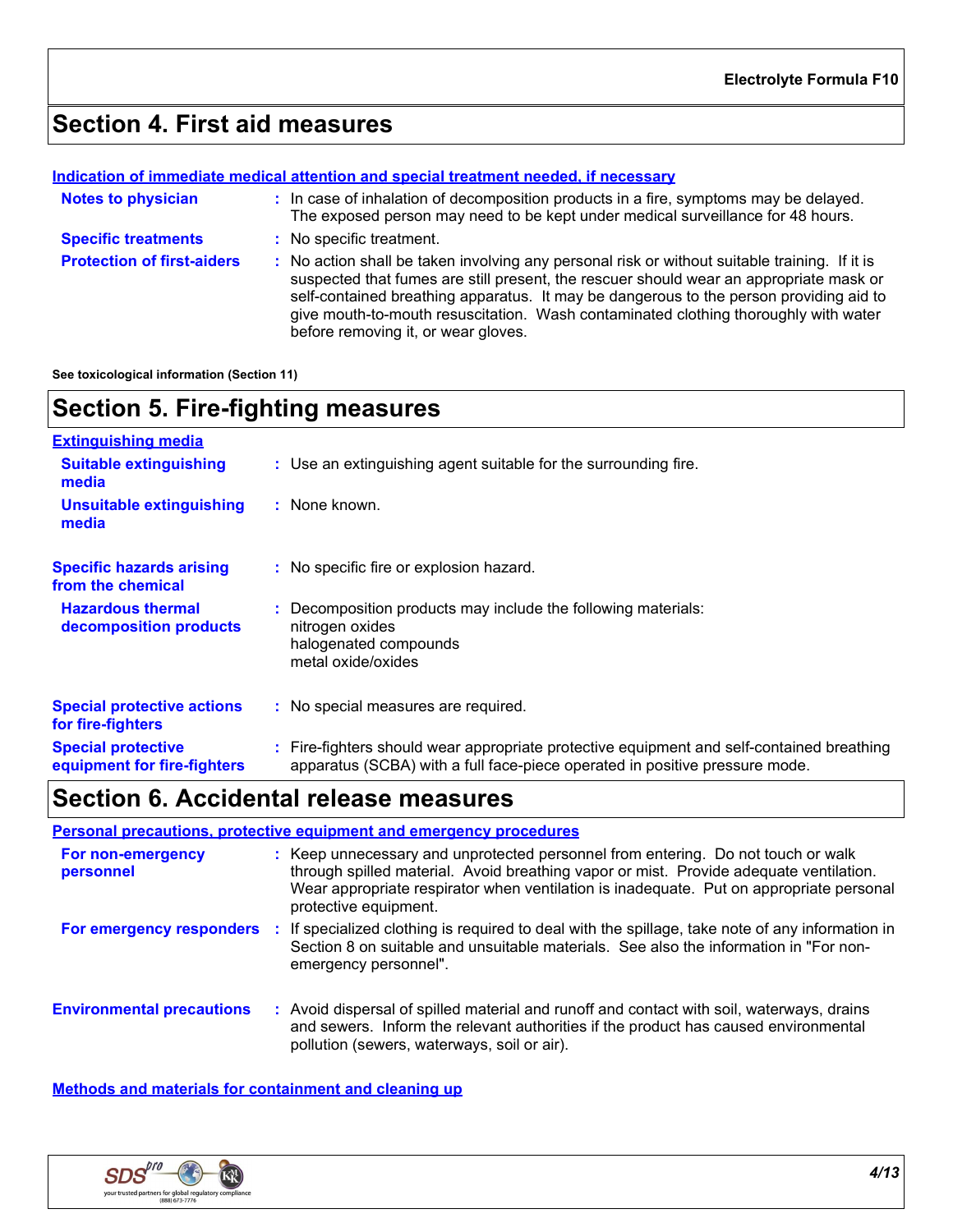### **Section 6. Accidental release measures**

**Spill** Stop leak if without risk. Move containers from spill area. Approach release from spill upwind. Prevent entry into sewers, water courses, basements or confined areas. Wash spillages into an effluent treatment plant or proceed as follows. Contain and collect spillage with non-combustible, absorbent material e.g. sand, earth, vermiculite or diatomaceous earth and place in container for disposal according to local regulations (see Section 13). Dispose of via a licensed waste disposal contractor. Contaminated absorbent material may pose the same hazard as the spilled product. Note: see Section 1 for emergency contact information and Section 13 for waste disposal.

## **Section 7. Handling and storage**

#### **Precautions for safe handling**

| <b>Protective measures</b>                                                       | : Put on appropriate personal protective equipment (see Section 8). Persons with a<br>history of skin sensitization problems or asthma, allergies or chronic or recurrent<br>respiratory disease should not be employed in any process in which this product is used.<br>Avoid exposure - obtain special instructions before use. Avoid exposure during<br>pregnancy. Do not handle until all safety precautions have been read and understood.<br>Do not get in eyes or on skin or clothing. Do not ingest. Avoid breathing vapor or mist.<br>Use only with adequate ventilation. Wear appropriate respirator when ventilation is<br>inadequate. Keep in the original container or an approved alternative made from a<br>compatible material, kept tightly closed when not in use. Empty containers retain<br>product residue and can be hazardous. Do not reuse container. |
|----------------------------------------------------------------------------------|-------------------------------------------------------------------------------------------------------------------------------------------------------------------------------------------------------------------------------------------------------------------------------------------------------------------------------------------------------------------------------------------------------------------------------------------------------------------------------------------------------------------------------------------------------------------------------------------------------------------------------------------------------------------------------------------------------------------------------------------------------------------------------------------------------------------------------------------------------------------------------|
| <b>Advice on general</b><br>occupational hygiene                                 | Eating, drinking and smoking should be prohibited in areas where this material is<br>handled, stored and processed. Workers should wash hands and face before eating,<br>drinking and smoking. See also Section 8 for additional information on hygiene<br>measures. Remove contaminated clothing and protective equipment before entering<br>eating areas.                                                                                                                                                                                                                                                                                                                                                                                                                                                                                                                   |
| <b>Conditions for safe storage,</b><br>including any<br><b>incompatibilities</b> | Store in accordance with local regulations. Store in original container protected from<br>direct sunlight in a dry, cool and well-ventilated area, away from incompatible materials<br>(see Section 10) and food and drink. Store locked up. Keep container tightly closed<br>and sealed until ready for use. Containers that have been opened must be carefully<br>resealed and kept upright to prevent leakage. Do not store in unlabeled containers.<br>Use appropriate containment to avoid environmental contamination.                                                                                                                                                                                                                                                                                                                                                  |

### **Section 8. Exposure controls/personal protection**

#### **Control parameters**

#### **United States**

#### **Occupational exposure limits**

| <b>Ingredient name</b> | <b>Exposure limits</b>                                         |
|------------------------|----------------------------------------------------------------|
| Cobalt nitrate         | ACGIH TLV (United States, 4/2014).                             |
|                        | TWA: 0.02 mg/m <sup>3</sup> , (as Co) 8 hours. Form: Inorganic |
| Cobalt dichloride      | ACGIH TLV (United States, 4/2014).                             |
|                        | TWA: 0.02 mg/m <sup>3</sup> , (as Co) 8 hours. Form: Inorganic |
| Ammonium chloride      | ACGIH TLV (United States, 6/2013).                             |
|                        | STEL: 20 mg/m <sup>3</sup> 15 minutes. Form: Fume              |
|                        | TWA: 10 mg/m <sup>3</sup> 8 hours. Form: Fume                  |
|                        | NIOSH REL (United States, 4/2013).                             |
|                        | STEL: 20 mg/m <sup>3</sup> 15 minutes. Form: Fume              |
|                        | TWA: 10 mg/m <sup>3</sup> 10 hours. Form: Fume                 |
|                        | <b>OSHA PEL 1989 (United States, 3/1989).</b>                  |
|                        | TWA: 10 mg/m <sup>3</sup> 8 hours.                             |
|                        | STEL: 20 mg/m <sup>3</sup> 15 minutes.                         |

#### **Canada**

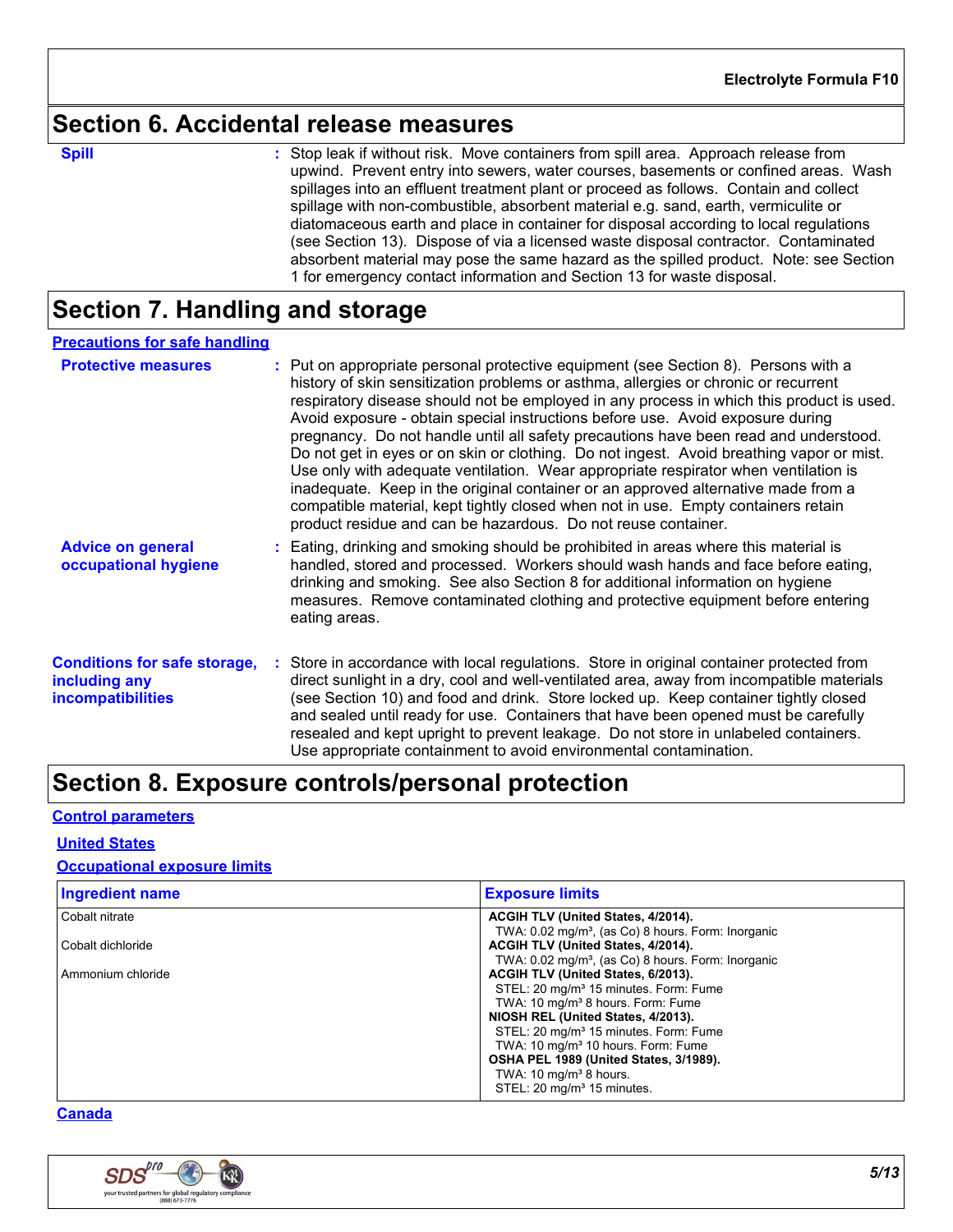**Electrolyte Formula F10**

## **Section 8. Exposure controls/personal protection**

| <b>Occupational exposure limits</b> |                        |     | TWA (8 hours)           |     | STEL (15 mins)           | <b>Ceiling</b> |                          |                  |
|-------------------------------------|------------------------|-----|-------------------------|-----|--------------------------|----------------|--------------------------|------------------|
| Ingredient                          | List name              | ppm | mg/m <sup>3</sup> Other | ppm | mg/m <sup>3</sup> Other  | ppm            | mg/m <sup>3</sup> Other  | <b>Notations</b> |
| Cobalt nitrate, as Co.              | <b>US ACGIH 4/2014</b> |     | 0.02                    |     |                          |                |                          | [a]              |
|                                     | BC 7/2013              |     | 0.02                    |     | $\overline{\phantom{0}}$ |                |                          |                  |
|                                     | ON 1/2013              |     | 0.02                    |     | $\overline{\phantom{0}}$ |                | $\overline{\phantom{0}}$ | [a]              |
|                                     | QC 1/2014              |     | 0.02                    |     | $\overline{\phantom{0}}$ |                | $\overline{\phantom{0}}$ |                  |
| Cobalt dichloride, as Co.           | US ACGIH 4/2014        |     | 0.02                    |     | $\overline{\phantom{0}}$ |                |                          | [3]<br>[a]       |
|                                     | BC 7/2013              |     | 0.02                    |     | $\overline{\phantom{0}}$ |                |                          |                  |
|                                     | ON 1/2013              |     | 0.02                    |     | $\overline{\phantom{0}}$ |                |                          | [a]              |
|                                     | QC 1/2014              |     | 0.02                    |     | -                        |                |                          | $\overline{[}3$  |
| Ammonium chloride                   | US ACGIH 6/2013        |     | 10                      |     | 20                       |                |                          | [b]              |
|                                     | AB 4/2009              |     | 10                      |     | 20                       |                |                          | $[3]$ $[b]$      |
|                                     | BC 7/2013              |     | 10                      |     | 20                       |                |                          |                  |
|                                     | ON 1/2013              |     | 10                      |     | 20                       |                |                          | [b]<br>[c]       |
|                                     | QC 12/2012             |     | 10                      |     | 20                       |                | $\overline{\phantom{0}}$ |                  |

[3]Skin sensitization

**Form:** [a]Inorganic [b]Fume [c]fume

#### **Mexico**

| <b>Ingredient name</b> | <b>Exposure limits</b>                                         |
|------------------------|----------------------------------------------------------------|
| Cobalt nitrate         | ACGIH TLV (United States, 4/2014).                             |
|                        | TWA: 0.02 mg/m <sup>3</sup> , (as Co) 8 hours. Form: Inorganic |
| Cobalt dichloride      | ACGIH TLV (United States, 4/2014).                             |
|                        | TWA: 0.02 mg/m <sup>3</sup> , (as Co) 8 hours. Form: Inorganic |
| Ammonium chloride      | <b>NOM-010-STPS (Mexico, 9/2000).</b>                          |
|                        | LMPE-CT: 20 mg/m <sup>3</sup> 15 minutes. Form: smoke          |
|                        | LMPE-PPT: 10 mg/m <sup>3</sup> 8 hours. Form: smoke            |

| <b>Appropriate engineering</b><br><b>controls</b> | : Use only with adequate ventilation. If user operations generate dust, fumes, gas, vapor<br>or mist, use process enclosures, local exhaust ventilation or other engineering controls<br>to keep worker exposure to airborne contaminants below any recommended or statutory<br>limits.                                                                                                                                                                                                                                                                                                                                |
|---------------------------------------------------|------------------------------------------------------------------------------------------------------------------------------------------------------------------------------------------------------------------------------------------------------------------------------------------------------------------------------------------------------------------------------------------------------------------------------------------------------------------------------------------------------------------------------------------------------------------------------------------------------------------------|
| <b>Environmental exposure</b><br>controls         | : Emissions from ventilation or work process equipment should be checked to ensure<br>they comply with the requirements of environmental protection legislation.                                                                                                                                                                                                                                                                                                                                                                                                                                                       |
| <b>Individual protection measures</b>             |                                                                                                                                                                                                                                                                                                                                                                                                                                                                                                                                                                                                                        |
| <b>Hygiene measures</b>                           | : Wash hands, forearms and face thoroughly after handling chemical products, before<br>eating, smoking and using the lavatory and at the end of the working period.<br>Appropriate techniques should be used to remove potentially contaminated clothing.<br>Contaminated work clothing should not be allowed out of the workplace. Wash<br>contaminated clothing before reusing. Ensure that eyewash stations and safety<br>showers are close to the workstation location.                                                                                                                                            |
| <b>Eye/face protection</b>                        | : Safety eyewear complying with an approved standard should be used when a risk<br>assessment indicates this is necessary to avoid exposure to liquid splashes, mists,<br>gases or dusts. If contact is possible, the following protection should be worn, unless<br>the assessment indicates a higher degree of protection: safety glasses with side-shields.                                                                                                                                                                                                                                                         |
| <b>Skin protection</b>                            |                                                                                                                                                                                                                                                                                                                                                                                                                                                                                                                                                                                                                        |
| <b>Hand protection</b>                            | : Chemical-resistant, impervious gloves complying with an approved standard should be<br>worn at all times when handling chemical products if a risk assessment indicates this is<br>necessary. Considering the parameters specified by the glove manufacturer, check<br>during use that the gloves are still retaining their protective properties. It should be<br>noted that the time to breakthrough for any glove material may be different for different<br>glove manufacturers. In the case of mixtures, consisting of several substances, the<br>protection time of the gloves cannot be accurately estimated. |

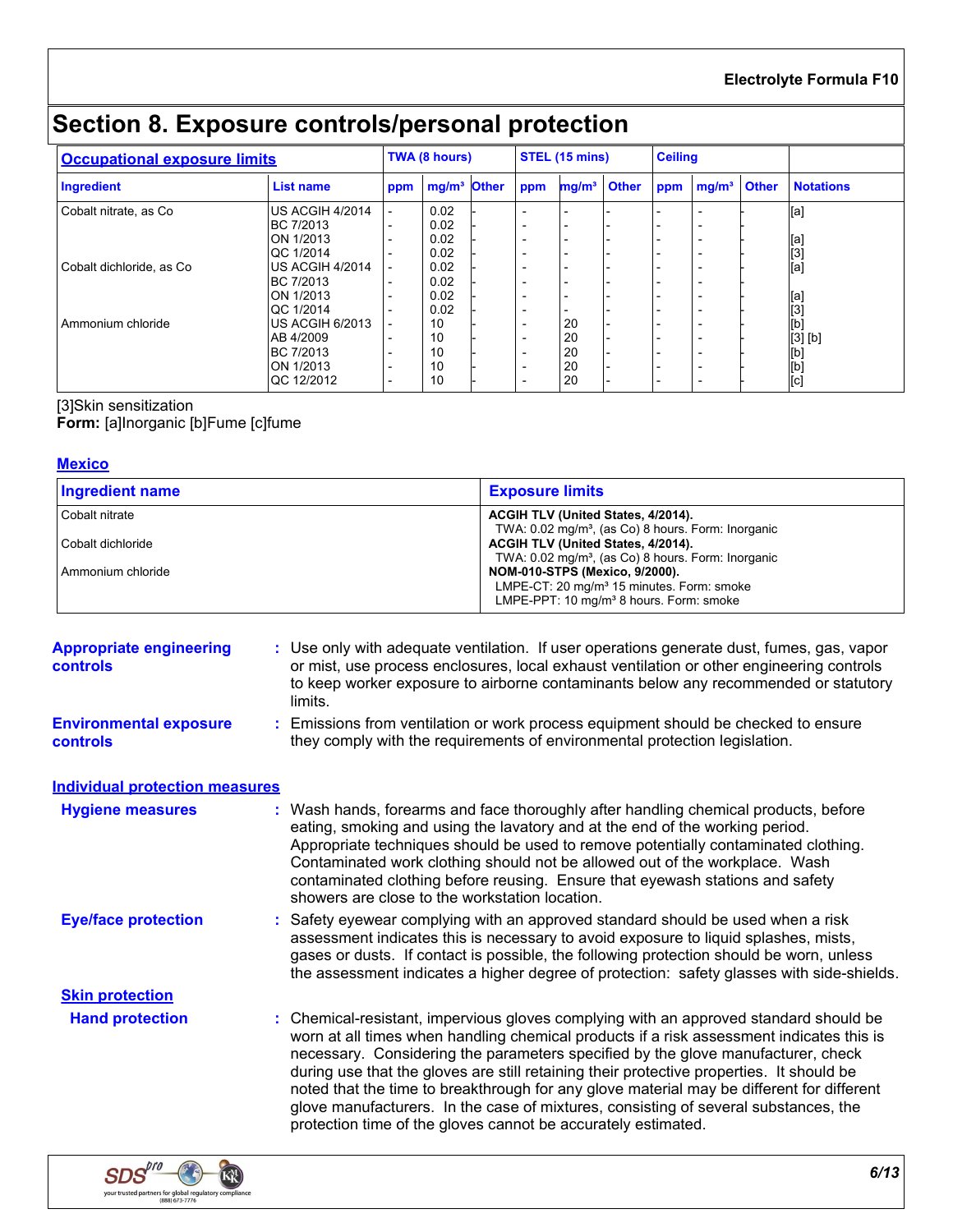## **Section 8. Exposure controls/personal protection**

| <b>Body protection</b>        | : Personal protective equipment for the body should be selected based on the task being<br>performed and the risks involved and should be approved by a specialist before<br>handling this product.                                                                                                                             |
|-------------------------------|---------------------------------------------------------------------------------------------------------------------------------------------------------------------------------------------------------------------------------------------------------------------------------------------------------------------------------|
| <b>Other skin protection</b>  | : Appropriate footwear and any additional skin protection measures should be selected<br>based on the task being performed and the risks involved and should be approved by a<br>specialist before handling this product.                                                                                                       |
| <b>Respiratory protection</b> | : Use a properly fitted, air-purifying or supplied air respirator complying with an approved<br>standard if a risk assessment indicates this is necessary. Respirator selection must be<br>based on known or anticipated exposure levels, the hazards of the product and the safe<br>working limits of the selected respirator. |

## **Section 9. Physical and chemical properties**

| <b>Appearance</b>                                 |                                      |
|---------------------------------------------------|--------------------------------------|
| <b>Physical state</b>                             | $:$ Liquid.                          |
| <b>Color</b>                                      | $:$ Red. [Light]                     |
| <b>Odor</b>                                       | $:$ Not available.                   |
| <b>Odor threshold</b>                             | : Not available.                     |
| pH                                                | : 2 to 3.5                           |
| <b>Melting point</b>                              | : $0^{\circ}$ C (32 $^{\circ}$ F)    |
| <b>Boiling point</b>                              | : $100^{\circ}$ C (212 $^{\circ}$ F) |
| <b>Flash point</b>                                | : Not available.                     |
| <b>Evaporation rate</b>                           | : Not available.                     |
| <b>Flammability (solid, gas)</b>                  | : Not available.                     |
| Lower and upper explosive<br>(flammable) limits   | : Not available.                     |
| <b>Vapor pressure</b>                             | : Not available.                     |
| <b>Vapor density</b>                              | : $>1$ [Air = 1]                     |
| <b>Relative density</b>                           | : 1.08                               |
| <b>Solubility</b>                                 | : Miscible in water.                 |
| <b>Partition coefficient: n-</b><br>octanol/water | : Not available.                     |
| <b>Auto-ignition temperature</b>                  | $:$ Not available.                   |
| <b>Decomposition temperature</b>                  | : Not available.                     |
| <b>Viscosity</b>                                  | : Not available.                     |
| <b>Volatility</b>                                 | : Not available.                     |
| VOC (w/w)                                         | $: 1.1 \%$ (w/w)                     |

## **Section 10. Stability and reactivity**

| <b>Reactivity</b>                                   | : No specific test data related to reactivity available for this product or its ingredients. |
|-----------------------------------------------------|----------------------------------------------------------------------------------------------|
| <b>Chemical stability</b>                           | : The product is stable.                                                                     |
| <b>Possibility of hazardous</b><br><b>reactions</b> | : Under normal conditions of storage and use, hazardous reactions will not occur.            |
| <b>Conditions to avoid</b>                          | No specific data.                                                                            |

**Conditions to avoid** 

 $SDS$ <sup> $\rho$ ro</sup>

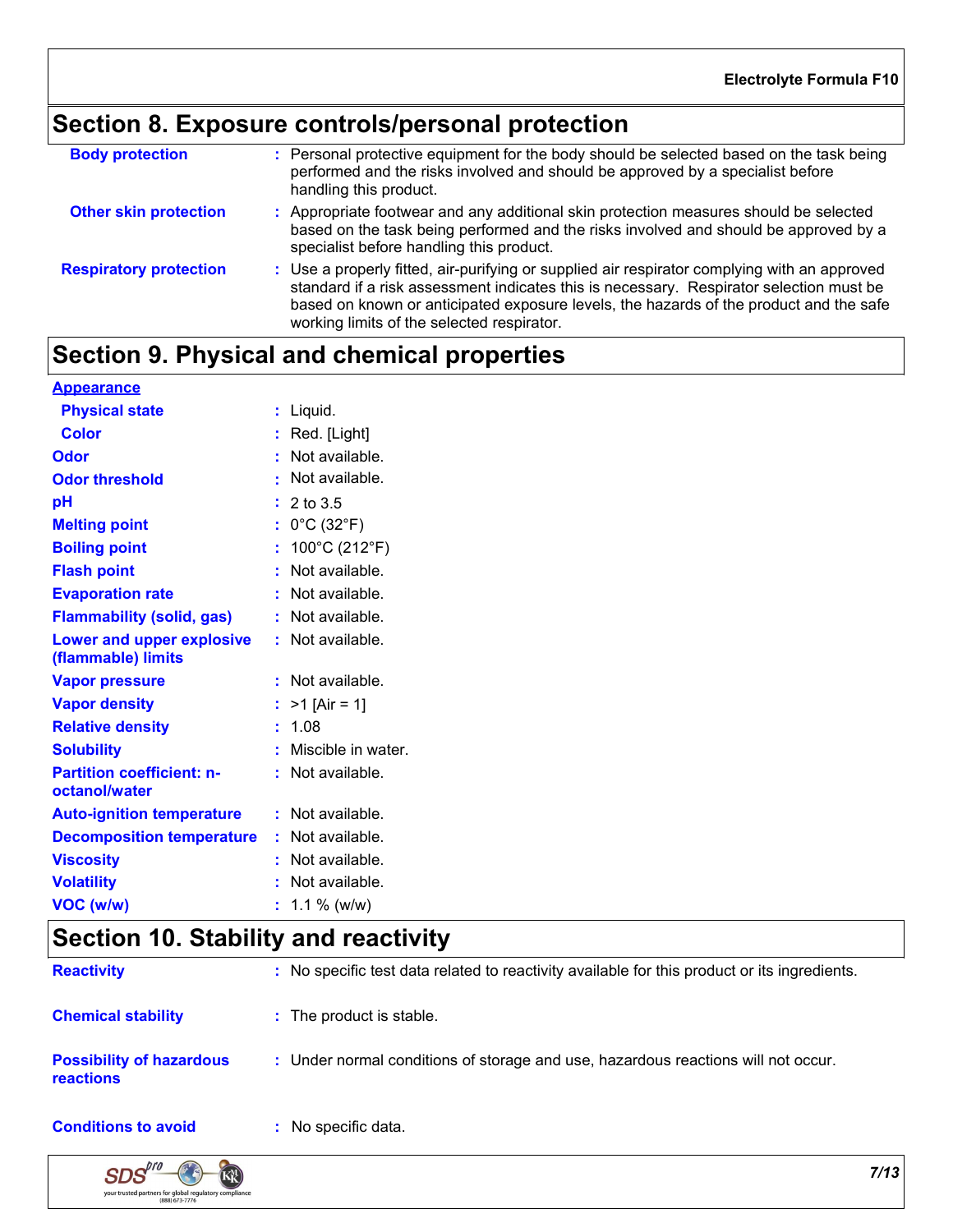## **Section 10. Stability and reactivity**

| Incompatible materials | Reactive or incompatible with the following materials: strong base, alkalis, reducing<br>agents and oxidizing materials. |
|------------------------|--------------------------------------------------------------------------------------------------------------------------|
|                        |                                                                                                                          |

Under normal conditions of storage and use, hazardous decomposition products should **:**

## **Section 11. Toxicological information**

not be produced.

#### **Information on toxicological effects**

**Hazardous decomposition** 

#### **Acute toxicity**

**products**

| <b>Product/ingredient name</b> | <b>Result</b> | <b>Species</b> | <b>Dose</b>           | <b>Exposure</b> |
|--------------------------------|---------------|----------------|-----------------------|-----------------|
| Cobalt nitrate                 | LD50 Oral     | Rat            | $ 434 \text{ mg/kg} $ |                 |
| l Cobalt dichloride            | LD50 Oral     | Rat            | 80 mg/kg              |                 |
| Ammonium chloride              | LD50 Oral     | Rat            | 1650 mg/kg            |                 |

#### **Irritation/Corrosion**

| <b>Product/ingredient name</b> | <b>Result</b>                                  | <b>Species</b>   | <b>Score</b> | <b>Exposure</b>           | <b>Observation</b> |
|--------------------------------|------------------------------------------------|------------------|--------------|---------------------------|--------------------|
| Ammonium chloride              | Eves - Mild irritant<br>Eves - Severe irritant | Rabbit<br>Rabbit |              | 24 hours 500 mg<br>100 mg |                    |

#### **Sensitization**

There is no data available.

### **Carcinogenicity**

#### **Classification**

| <b>Product/ingredient name</b> | <b>OSHA IARC</b> |    | <b>NTP</b> | <b>ACGIH EPA</b> | <b>NIOSH</b> |
|--------------------------------|------------------|----|------------|------------------|--------------|
| Cobalt nitrate                 |                  | 2A |            | A <sub>3</sub>   | None.        |
| Cobalt dichloride              |                  | 2B |            | A <sub>3</sub>   |              |

#### **Specific target organ toxicity (single exposure)**

There is no data available.

#### **Specific target organ toxicity (repeated exposure)**

There is no data available.

#### **Aspiration hazard**

There is no data available.

| <b>Information on the likely</b><br>routes of exposure | Dermal contact. Eye contact. Inhalation. Ingestion.                                                                                                                                               |
|--------------------------------------------------------|---------------------------------------------------------------------------------------------------------------------------------------------------------------------------------------------------|
| <b>Potential acute health effects</b>                  |                                                                                                                                                                                                   |
| <b>Eye contact</b>                                     | : No known significant effects or critical hazards.                                                                                                                                               |
| <b>Inhalation</b>                                      | May cause allergy or asthma symptoms or breathing difficulties if inhaled. Exposure to<br>decomposition products may cause a health hazard. Serious effects may be delayed<br>following exposure. |
| <b>Skin contact</b>                                    | May cause an allergic skin reaction.                                                                                                                                                              |
| <b>Ingestion</b>                                       | Harmful if swallowed.                                                                                                                                                                             |

#### **Symptoms related to the physical, chemical and toxicological characteristics**

**Eye contact :** No known significant effects or critical hazards.

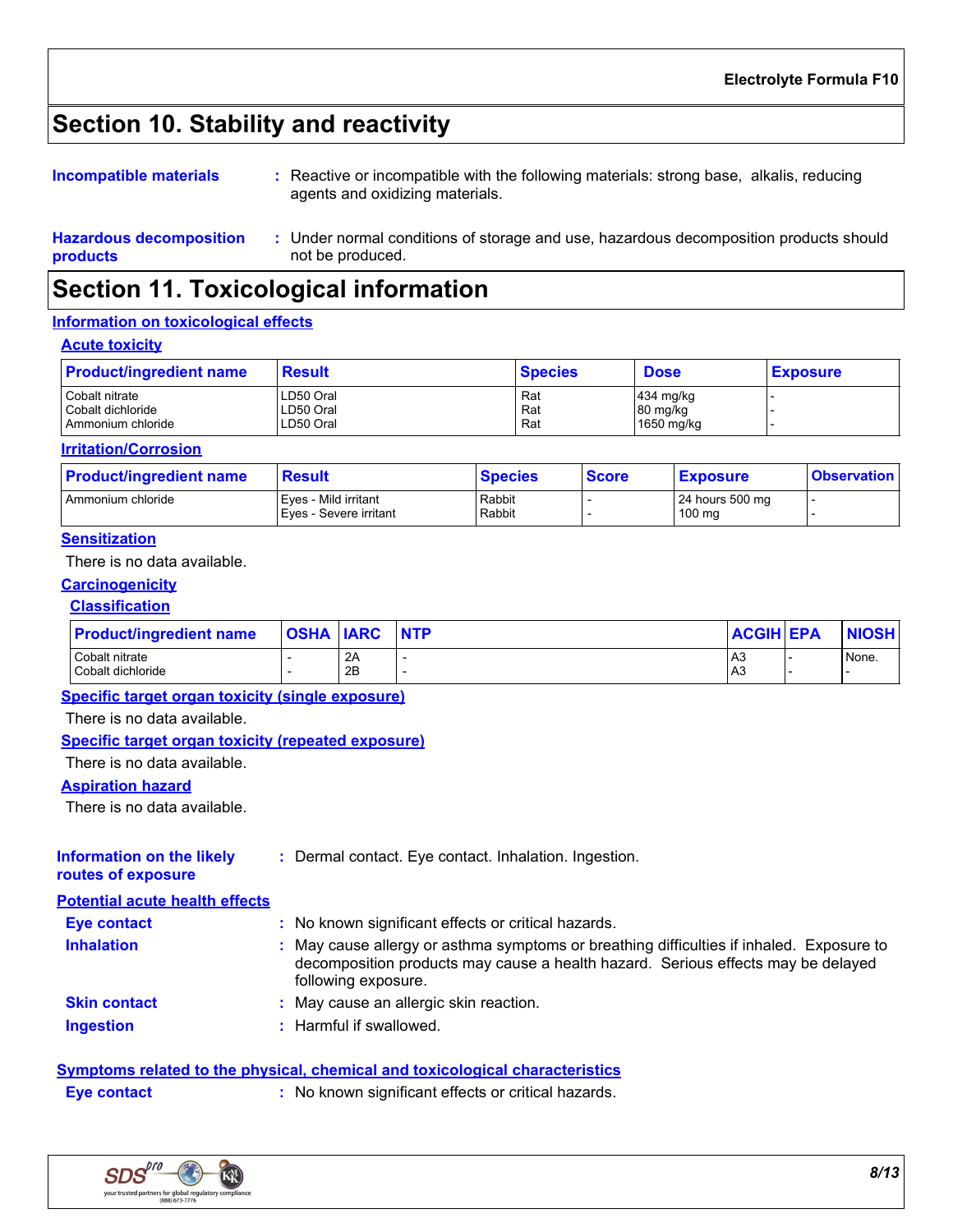# **Section 11. Toxicological information**

| <b>Inhalation</b>                       | : Adverse symptoms may include the following:<br>wheezing and breathing difficulties<br>asthma<br>reduced fetal weight<br>increase in fetal deaths<br>skeletal malformations |
|-----------------------------------------|------------------------------------------------------------------------------------------------------------------------------------------------------------------------------|
| <b>Skin contact</b>                     | : Adverse symptoms may include the following:<br>irritation<br>redness<br>reduced fetal weight<br>increase in fetal deaths<br>skeletal malformations                         |
| <b>Ingestion</b>                        | : Adverse symptoms may include the following:<br>reduced fetal weight<br>increase in fetal deaths<br>skeletal malformations                                                  |
|                                         | Delayed and immediate effects and also chronic effects from short and long term exposure                                                                                     |
| <b>Short term exposure</b>              |                                                                                                                                                                              |
| <b>Potential immediate</b><br>effects   | : No known significant effects or critical hazards.                                                                                                                          |
| <b>Potential delayed effects</b>        | : No known significant effects or critical hazards.                                                                                                                          |
| <b>Long term exposure</b>               |                                                                                                                                                                              |
| <b>Potential immediate</b><br>effects   | : No known significant effects or critical hazards.                                                                                                                          |
| <b>Potential delayed effects</b>        | : No known significant effects or critical hazards.                                                                                                                          |
| <b>Potential chronic health effects</b> |                                                                                                                                                                              |
| General                                 | : Once sensitized, a severe allergic reaction may occur when subsequently exposed to<br>very low levels.                                                                     |
| <b>Carcinogenicity</b>                  | : May cause cancer. Risk of cancer depends on duration and level of exposure.                                                                                                |
| <b>Mutagenicity</b>                     | : Suspected of causing genetic defects.                                                                                                                                      |
| <b>Teratogenicity</b>                   | : No known significant effects or critical hazards.                                                                                                                          |
| <b>Developmental effects</b>            | : No known significant effects or critical hazards.                                                                                                                          |
| <b>Fertility effects</b>                | : May damage fertility.                                                                                                                                                      |

#### **Numerical measures of toxicity**

#### **Acute toxicity estimates**

| Route | <b>ATE value</b> |
|-------|------------------|
| Oral  | 1301.8 mg/kg     |

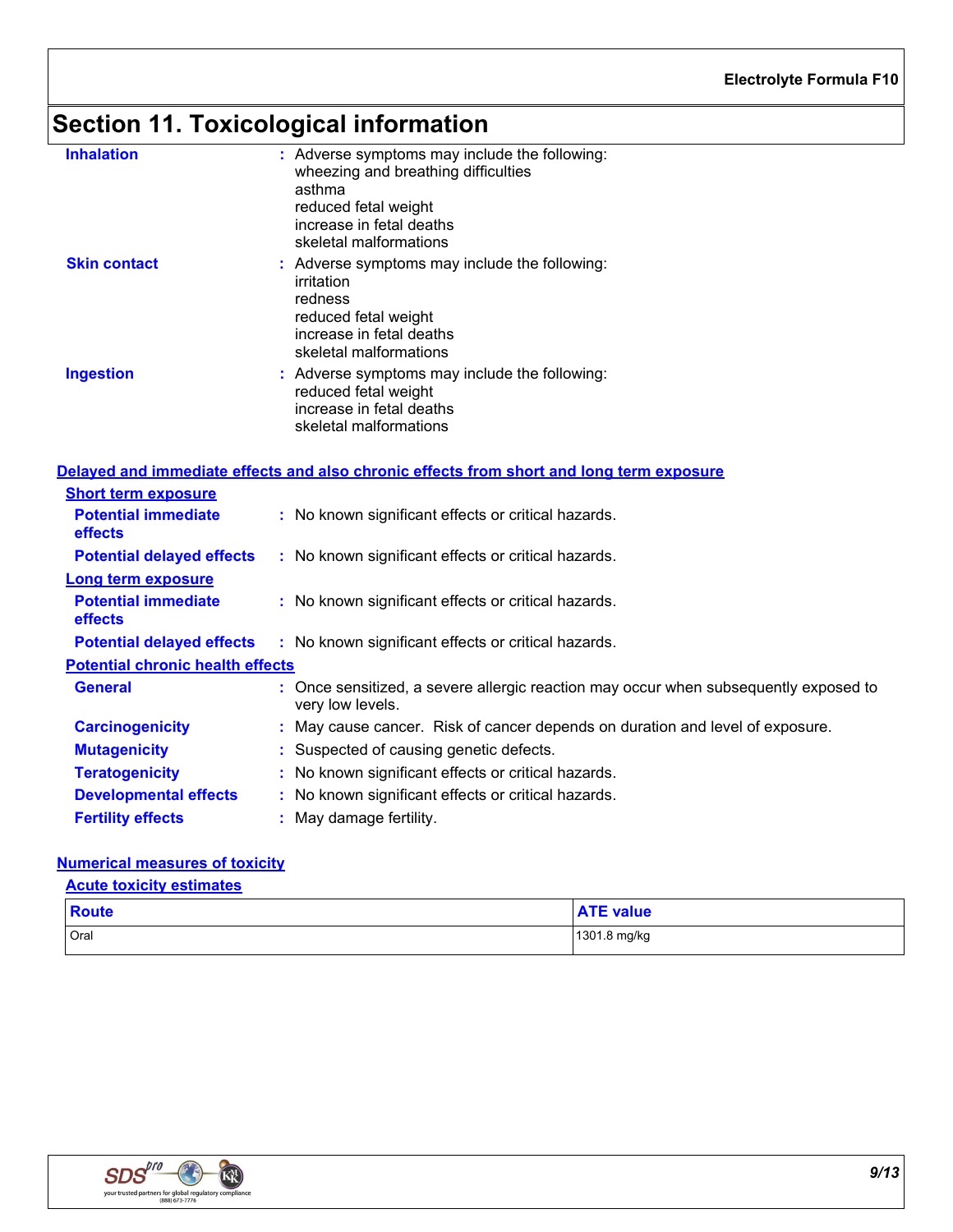## **Section 12. Ecological information**

#### **Toxicity**

| <b>Product/ingredient name</b> | <b>Result</b>                       | <b>Species</b>                                                                              | <b>Exposure</b> |
|--------------------------------|-------------------------------------|---------------------------------------------------------------------------------------------|-----------------|
| Cobalt nitrate                 | Acute EC50 10233 µg/L Marine water  | Crustaceans - Artemia salina - Egg                                                          | 48 hours        |
|                                | Acute IC50 19.57 mg/L Marine water  | Algae - Phaeodactylum tricornutum -                                                         | 72 hours        |
|                                | Acute IC50 19.19 mg/L Marine water  | Exponential growth phase<br>Algae - Phaeodactylum tricornutum -<br>Exponential growth phase | 96 hours        |
|                                | Acute LC50 3400 µg/L Fresh water    | Daphnia - Daphnia magna                                                                     | 48 hours        |
|                                | Acute LC50 66800 µg/L Fresh water   | Fish - Carassius auratus                                                                    | 96 hours        |
| Cobalt dichloride              | Acute EC50 522 µg/L Fresh water     | Algae - Chlorella vulgaris - Exponential<br>growth phase                                    | 96 hours        |
|                                | Acute EC50 1110 µg/L Fresh water    | Daphnia - Daphnia magna                                                                     | 48 hours        |
|                                | Acute IC50 1.19 mg/L Marine water   | Algae - Phaeodactylum tricornutum -<br>Exponential growth phase                             | 72 hours        |
|                                | Acute LC50 1.67 mg/L Fresh water    | Crustaceans - Ceriodaphnia dubia -<br>Neonate                                               | 48 hours        |
|                                | Acute LC50 8 mg/L Fresh water       | Fish - Pimephales promelas                                                                  | 96 hours        |
| Ammonium chloride              | Acute EC50 0.07 mg/L Marine water   | Algae - Hormosira banksii - Gamete                                                          | 72 hours        |
|                                | Acute LC50 20 µg/L Fresh water      | Crustaceans - Macrobrachium rosenbergii<br>- Post-larvae                                    | 48 hours        |
|                                | Acute LC50 390 µg/L Fresh water     | Daphnia - Daphnia magna - Young                                                             | 48 hours        |
|                                | Acute LC50 80 µg/L Fresh water      | Fish - Oncorhynchus mykiss                                                                  | 96 hours        |
|                                | Chronic NOEC 0.6 mg/L Marine water  | Algae - Entomoneis punctulata -<br>Exponential growth phase                                 | 72 hours        |
|                                | Chronic NOEC 330 µg/L Fresh water   | Crustaceans - Crangonyx sp. - Juvenile<br>(Fledgling, Hatchling, Weanling)                  | 21 days         |
|                                | Chronic NOEC 19.66 mg/L Fresh water | Daphnia - Daphnia magna                                                                     | 21 days         |
|                                | Chronic NOEC 0.006 mg/L Fresh water | Fish - Ictalurus punctatus - Fry                                                            | 30 days         |

#### **Persistence and degradability**

There is no data available.

#### **Bioaccumulative potential**

| <b>Product/ingredient name</b>                           | $LogP_{ow}$    | <b>BCF</b>     | <b>Potential</b>    |
|----------------------------------------------------------|----------------|----------------|---------------------|
| Cobalt nitrate<br>Cobalt dichloride<br>Ammonium chloride | 0.85<br>$-3.2$ | 15600<br>15600 | high<br>high<br>low |

#### **Mobility in soil**

**Soil/water partition coefficient (Koc)** 

**:** There is no data available.

### **Section 13. Disposal considerations**

**Disposal methods :**

The generation of waste should be avoided or minimized wherever possible. Disposal of this product, solutions and any by-products should comply with the requirements of environmental protection and waste disposal legislation and any regional local authority requirements. Dispose of surplus and non-recyclable products via a licensed waste disposal contractor. Waste should not be disposed of untreated to the sewer unless fully compliant with the requirements of all authorities with jurisdiction. Waste packaging should be recycled. Incineration or landfill should only be considered when recycling is not feasible. This material and its container must be disposed of in a safe way. Care should be taken when handling empty containers that have not been cleaned or rinsed out. Empty containers or liners may retain some product residues. Avoid dispersal of spilled material and runoff and contact with soil, waterways, drains and sewers.

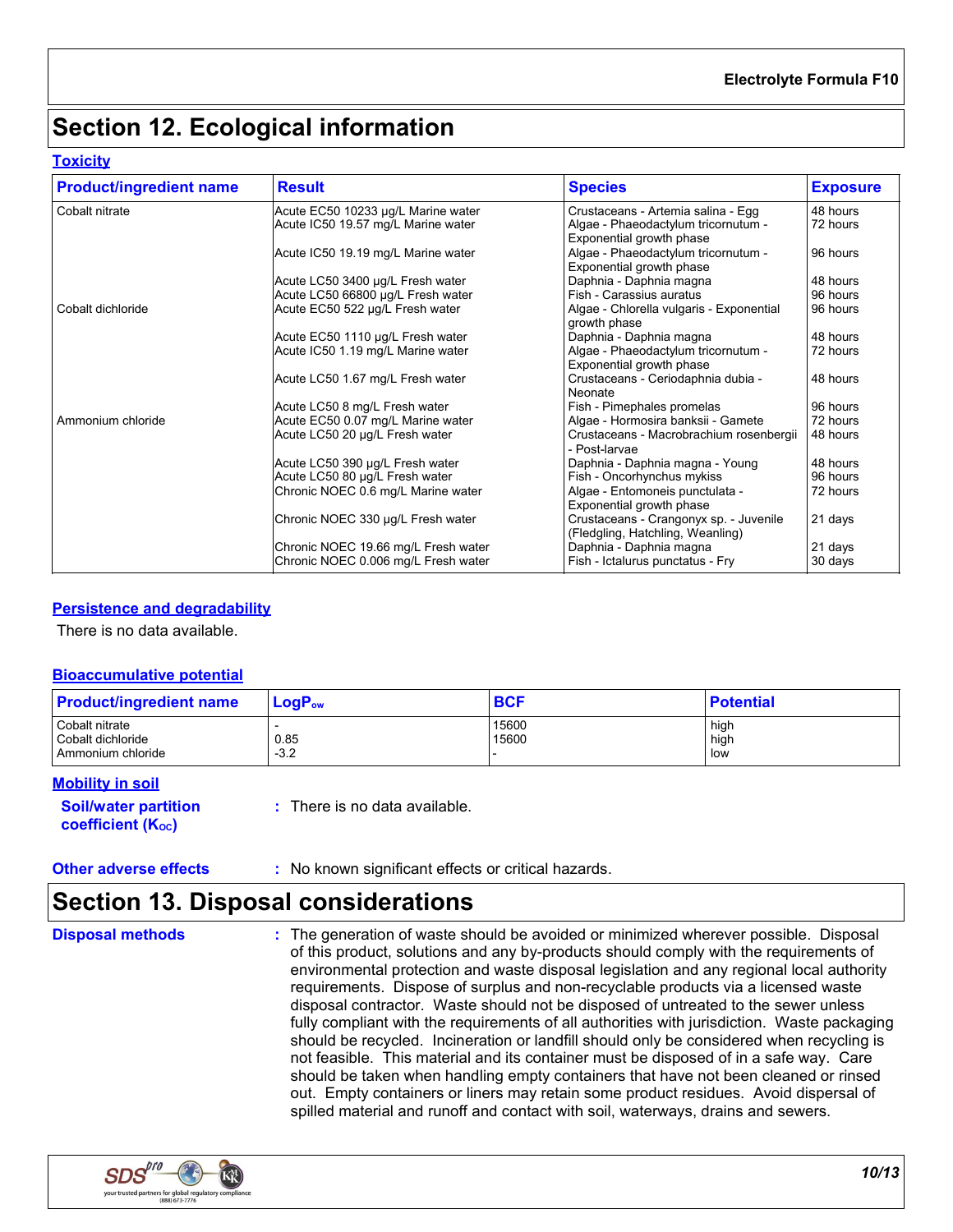## **Section 14. Transport information**

|                                      | <b>DOT</b>     | <b>TDG / NOM-003-SCT</b> | <b>IMDG</b>    | <b>IATA</b>    |
|--------------------------------------|----------------|--------------------------|----------------|----------------|
| <b>UN number</b>                     | Not regulated. | Not regulated.           | Not regulated. | Not regulated. |
| <b>UN proper</b><br>shipping name    |                |                          |                |                |
| <b>Transport</b><br>hazard class(es) |                |                          |                |                |
| <b>Packing group</b>                 |                |                          |                |                |
| <b>Environmental</b><br>hazards      | No.            | No.                      | No.            | No.            |
| <b>Additional</b><br>information     |                |                          |                |                |

**AERG :** Not applicable.

**Special precautions for user Transport within user's premises:** always transport in closed containers that are **:** upright and secure. Ensure that persons transporting the product know what to do in the event of an accident or spillage.

**Transport in bulk according :** Not available. **to Annex II of MARPOL 73/78 and the IBC Code**

## **Section 15. Regulatory information**

| <b>U.S. Federal regulations</b>                                                   | : United States inventory (TSCA 8b): All components are listed or exempted.<br>Clean Water Act (CWA) 311: Ammonium chloride |
|-----------------------------------------------------------------------------------|-----------------------------------------------------------------------------------------------------------------------------|
| <b>Clean Air Act Section 112</b><br>(b) Hazardous Air<br><b>Pollutants (HAPS)</b> | : Listed                                                                                                                    |
| <b>Clean Air Act Section 602</b><br><b>Class I Substances</b>                     | : Not listed                                                                                                                |
| <b>Clean Air Act Section 602</b><br><b>Class II Substances</b>                    | : Not listed                                                                                                                |
| <b>DEA List I Chemicals</b><br>(Precursor Chemicals)                              | : Not listed                                                                                                                |
| <b>DEA List I Chemicals</b><br>(Precursor Chemicals)                              | : Not listed                                                                                                                |
| <b>SARA 302/304</b>                                                               |                                                                                                                             |
| <b>Composition/information on ingredients</b>                                     |                                                                                                                             |
| No products were found.                                                           |                                                                                                                             |
| <b>SARA 304 RQ</b>                                                                | : Not applicable.                                                                                                           |
| <b>SARA 311/312</b>                                                               |                                                                                                                             |
| <b>Classification</b>                                                             | : Immediate (acute) health hazard<br>Delayed (chronic) health hazard                                                        |

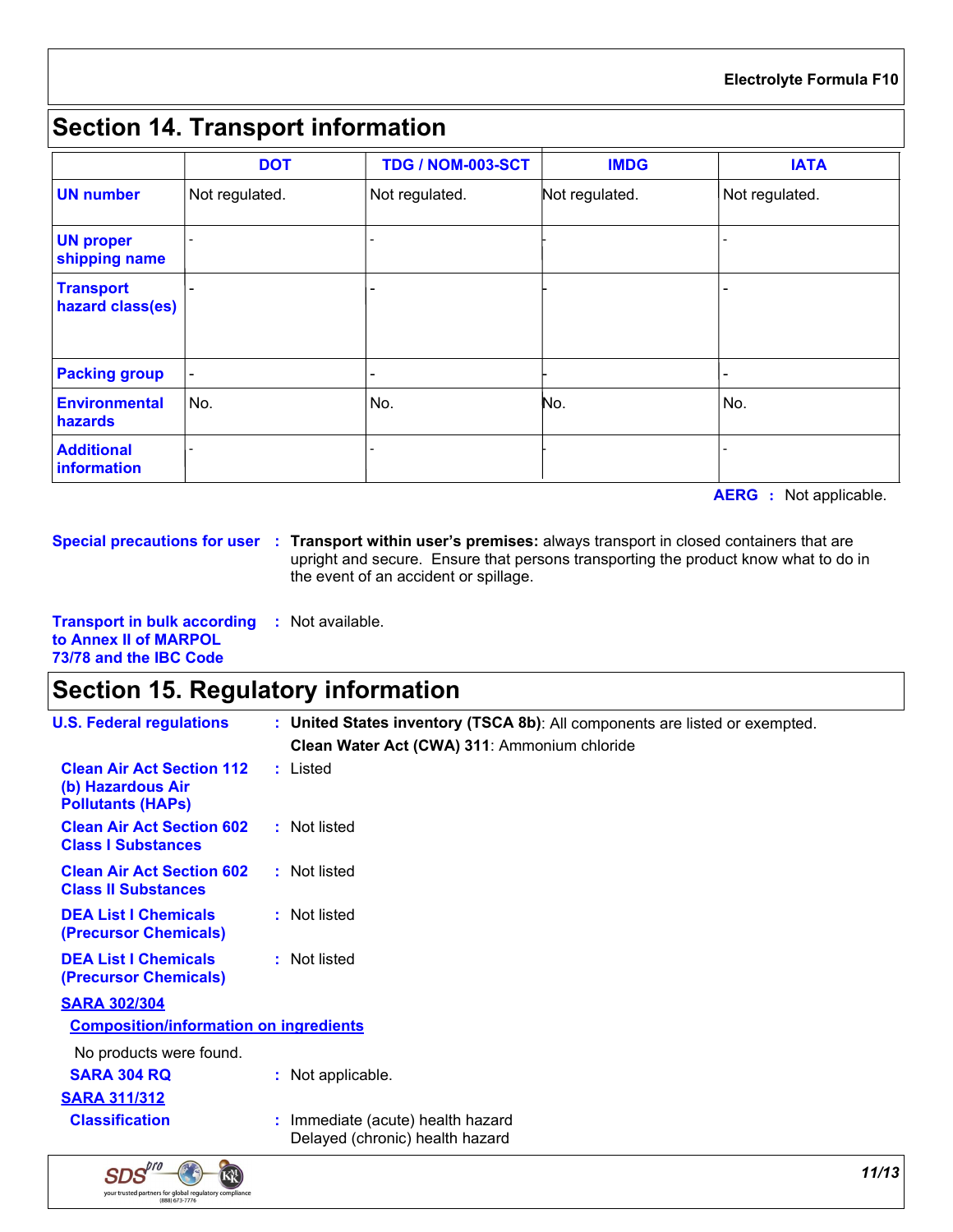## **Section 15. Regulatory information**

#### **Composition/information on ingredients**

| <b>Name</b>       | $\frac{9}{6}$ | <b>Fire</b> | <b>Sudden</b><br>hazard release of<br><b>pressure</b> | Reactive | Immediate<br>(acute)<br>health<br>hazard | <b>Delayed</b><br>(chronic)<br>health<br>hazard |
|-------------------|---------------|-------------|-------------------------------------------------------|----------|------------------------------------------|-------------------------------------------------|
| Cobalt nitrate    | $5 - 10$      | No.         | No.                                                   | No.      | Yes.                                     | Yes.                                            |
| Cobalt dichloride | $5 - 10$      | No.         | No.                                                   | No.      | Yes.                                     | Yes.                                            |
| Ammonium chloride | l - 5         | No.         | No.                                                   | No.      | Yes.                                     | No.                                             |

#### **SARA 313**

|                                                  | <b>Product name</b>                                      | <b>CAS number</b>                     | $\frac{9}{6}$               |  |
|--------------------------------------------------|----------------------------------------------------------|---------------------------------------|-----------------------------|--|
| <b>Form R - Reporting</b><br><b>requirements</b> | Cobalt nitrate<br>Cobalt dichloride<br>Ammonium chloride | 10141-05-6<br>7646-79-9<br>12125-02-9 | $5 - 10$<br>$5 - 10$<br>- 5 |  |
| <b>Supplier notification</b>                     | Cobalt nitrate<br>Cobalt dichloride<br>Ammonium chloride | 10141-05-6<br>7646-79-9<br>12125-02-9 | $5 - 10$<br>$5 - 10$<br>- 5 |  |

SARA 313 notifications must not be detached from the SDS and any copying and redistribution of the SDS shall include copying and redistribution of the notice attached to copies of the SDS subsequently redistributed.

#### **State regulations**

| <b>Massachusetts</b> | : The following components are listed: Cobalt nitrate; Ammonium chloride                       |
|----------------------|------------------------------------------------------------------------------------------------|
| <b>New York</b>      | : The following components are listed: Ammonium chloride                                       |
| <b>New Jersey</b>    | : The following components are listed: Cobalt nitrate; Cobalt dichloride; Ammonium<br>chloride |
| <b>Pennsylvania</b>  | : The following components are listed: Cobalt nitrate; Cobalt dichloride; Ammonium<br>chloride |

#### **California Prop. 65**

**WARNING:** This product contains a chemical known to the State of California to cause cancer.

| <b>Ingredient name</b> | <b>Cancer</b> | <b>Reproductive</b> | No significant risk<br>level | <b>Maximum</b><br>acceptable dosage<br>level |
|------------------------|---------------|---------------------|------------------------------|----------------------------------------------|
| Cobalt nitrate         | Yes.          | No.                 | No.                          | INo.                                         |

#### **Canada**

**Canadian lists Canadian NPRI :**

The following components are listed: Cobalt nitrate; Cobalt dichloride; Ammonium chloride

**CEPA Toxic substances :** None of the components are listed.

**Canada inventory :** All components are listed or exempted.

#### **International lists**

**National inventory**

- **Australia :** All components are listed or exempted.
- **China :** All components are listed or exempted.
- **Europe :** All components are listed or exempted.
- **Japan :** All components are listed or exempted.
- **Malaysia :** Not determined.
- **New Zealand :** All components are listed or exempted.
- **Philippines :** All components are listed or exempted.